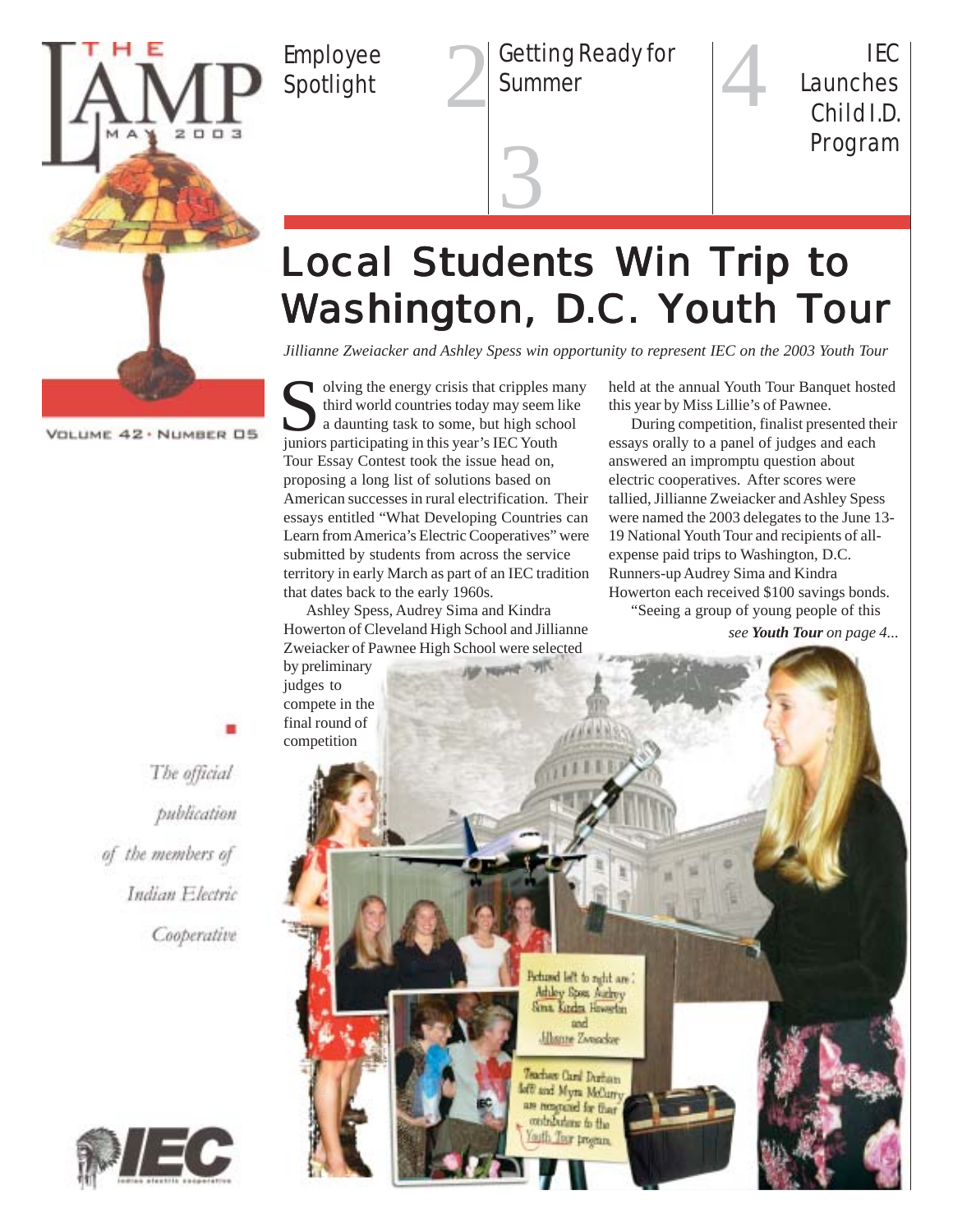# Employee Spotlight - Trena Zickefoose

*IEC Customer Service Representative discusses her job, family and community activities*

Trena Zickefoose enjoys working with people, so being a customer service representative in the cooperative's front office is a job that suits her to a "T."

"I truly enjoy meeting all the different people who come into the office," she says. "They're all nice and it gives me a good feeling to be able to

help them."

As a customer service representative, Trena's office is usually the first stop for a new member or someone needing a new service. She completes membership contracts, takes meter readings, helps answer members' questions about their bills or electric

usage, and works with members needing to make payment arrangements.

When not at work, Trena is an active woman. She is attending Tulsa Community College, where she is working to earn her associate degree. Her goal is to get a bachelor's degree in business management. She and her husband Troy are active in the Westport Baptist Church, where Trena helps teach a Sunday School class and Troy drives the church van. And when not working at Sheffield Steel in Sand Springs, Troy is

an EMT volunteer with the Sunrise N. 48 Volunteer Fire Department.

They have three children; Skye, 21; Christopher, 20; and Jesse, 18. They are also enjoying a new addition to their family. Justin Time is their 3-month old Labrador-Terrier mix Skye talked them into adopting from an animal shelter.

*"I truly enjoy meeting all the different people who come into the office...it gives me a good feeling to be able to help them."*

**Trena Zickefoose** IEC Customer Service Representative

that."

Trena enjoys the variety her life provides, both at home and at the office. "Each day is different," she says. "The members are nice, and my co-workers are enjoyable. It's never boring and I like

#### **INDIAN ELECTRIC COOPERATIVE, INC.**

**Office Hours** 7:30 a.m. – 4:00 p.m. (Monday - Friday) (918) 358-2514 www.iecok.com

**To Report an Outage** (918) 358-2514 or 1-800-482-2750

**24-hour Service Center** (918) 295-9520

| <b>Board of Trustees</b>          |                   |
|-----------------------------------|-------------------|
| Dr. Greg Fielding, President      | <b>District 8</b> |
| Loris Peckenpaugh, Vice-President | District 6        |
| Wanda Foster, Sec.-Treas.         | District 5        |
| <b>Robert Burk</b>                | <b>District 1</b> |
| <b>Mike Spradling</b>             | <b>District 2</b> |
| J.W. Perry                        | District 3        |
| Leon Day                          | District 4        |
| <b>Bill Boone</b>                 | District 7        |
| <b>Gary Moore</b>                 | <b>District 8</b> |
| <b>Rock Reese</b>                 | District 9        |
| <b>Berry Keeler</b>               | District 9        |

Editor: Jonathan Smith • Contributing Writer: Kay Rabbitt-Brower

*The Lamp* (USPS 942-940) is published monthly by Indian Electric Cooperative, Inc., P.O. Box 49, Highway 64 Southeast, Cleveland, Oklahoma 74020 for the interest of its membership. Subscription price was \$0.17 per month in 2002. Periodical postage paid at Cleveland, Oklahoma and additional mailing offices.

- Postmaster: Send address changes to The Lamp, P.O. Box 49, Cleveland, OK 74020.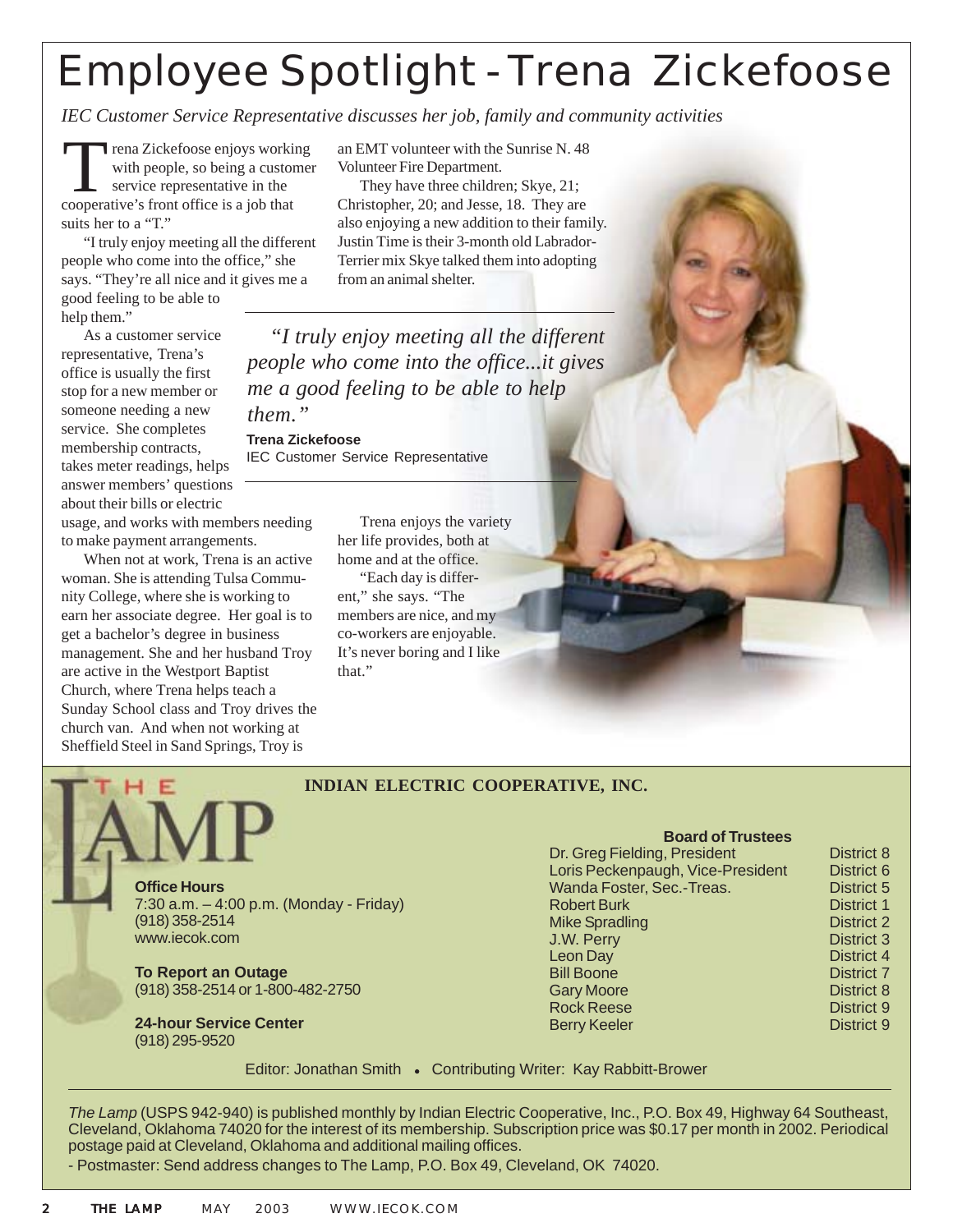# SET READY FOR

to start.

If your home has a central air conditioning system:

· Keep your outdoor unit free of debris

· Remove leaves, dirt and twigs from around the outdoor unit, and keep grass around it trimmed

· Change the air filter once a month. For non-disposable filters, clean them each month

· Clean the indoor coil once a year.

· Softly brush the fan blades once a year to shake off dust and dirt

· Call a professional before the weather gets hot to give your central air condition-

### Keep Cool, Save Energy this Summer

Here are a few summertime tips for saving energy on the hottest days:

• Your refrigerator uses more electricity than any other home appliance. Keep it in a cool spot with good air circulation and away from heat sources like direct sunlight and heat vents.

• There's no need to rinse your laundry in hot water; choose a cold water for rinse cycle for energy savings.

• Fluorescent light bulbs are three to four times more energy efficient than incandescent fixtures.

• For every degree above 75 degrees you set your air-conditioning thermostat, you can save up to 3 percent of the energy used to cool your home.

• Shade outside air-conditioning condensers from the sun.

• In just one hour, a bathroom exhaust

fan can remove a houseful of warmed or cooled

air.

• One drop per second from a leaky faucet can waste as much as 10 gallons of water in a week. If the water is hot, you not only lose the water but also the energy it took to heat it.

#### Made in the Shade...

You can improve air quality, add beauty and increase your property value by planting a few trees around your home. You could even see a dip in your summertime cooling bills if you plant shade trees in strategic locations around the house.

But plant wisely. Tree branches can conduct electricity, creating a possible shock hazard for utility workers who need to service overhead power lines that are too close to towering trees.

Before you plant, investigate how tall the tree will grow and how wide its branches will spread. A tree that grows too tall or stands to close to a utility line may need extreme pruning that will ruin its lush look and shorten its life expectancy.

To avoid this, do not plant anything that will grow to within ten feet of a utility pole or overhead wires.

And for your own protection:

· Never use ladders or tools near power lines or near trees that are close to lines.

· Leave the pruning of trees that are near overhead wires to professionals. It's too risky to prune them yourself.

 If you are digging holes to plant trees, contact the Oklahoma One-Call System at 1-800-522-6543 at least 48 hours before you plan to excavate to make sure you won't interfere with underground power lines on your property.

#### Grants Available

Looking to beautify your neighborhood, community building or school? The Department of Agriculture, Food and Forestry—Forestry Division, in cooperation with the U.S. Forest Service and the Oklahoma Urban and Community Forestry Council, has announced its 12th year of the Urban and Community Forestry Grant Program.

The grant program is designed to establish, expand and promote urban and community forestry across the state. The 50 percent matching program offers assistance to projects spanning one year. To request an application package, call (405) 522-6158. Applications are due June 27, 2003.

fter a long winter's nap, it's time for your air conditioners to get back to work. fter a long winter's nap, it's time<br>for your air conditioners to get<br>keep them pumping at peak efficiency

so they'll cool your home's air and keep warm-weather costs in check. A thorough pre-season cleaning is a good place

Don't forget about your room air conditioners:

ing system a good once-over

• Rinse or change their air filters once a month

· Brush their exterior fins once a year with water and a gentle brush

· Clean the exterior and interior coils Done faithfully, these measures will

help keep your energy costs down and your comfort levels up.

# Nothing to Sneeze At

Research has proven that you can reduce allergy-disturbing mold in your home by as much as 84 percent by simply having your ducts cleaned just once a year.